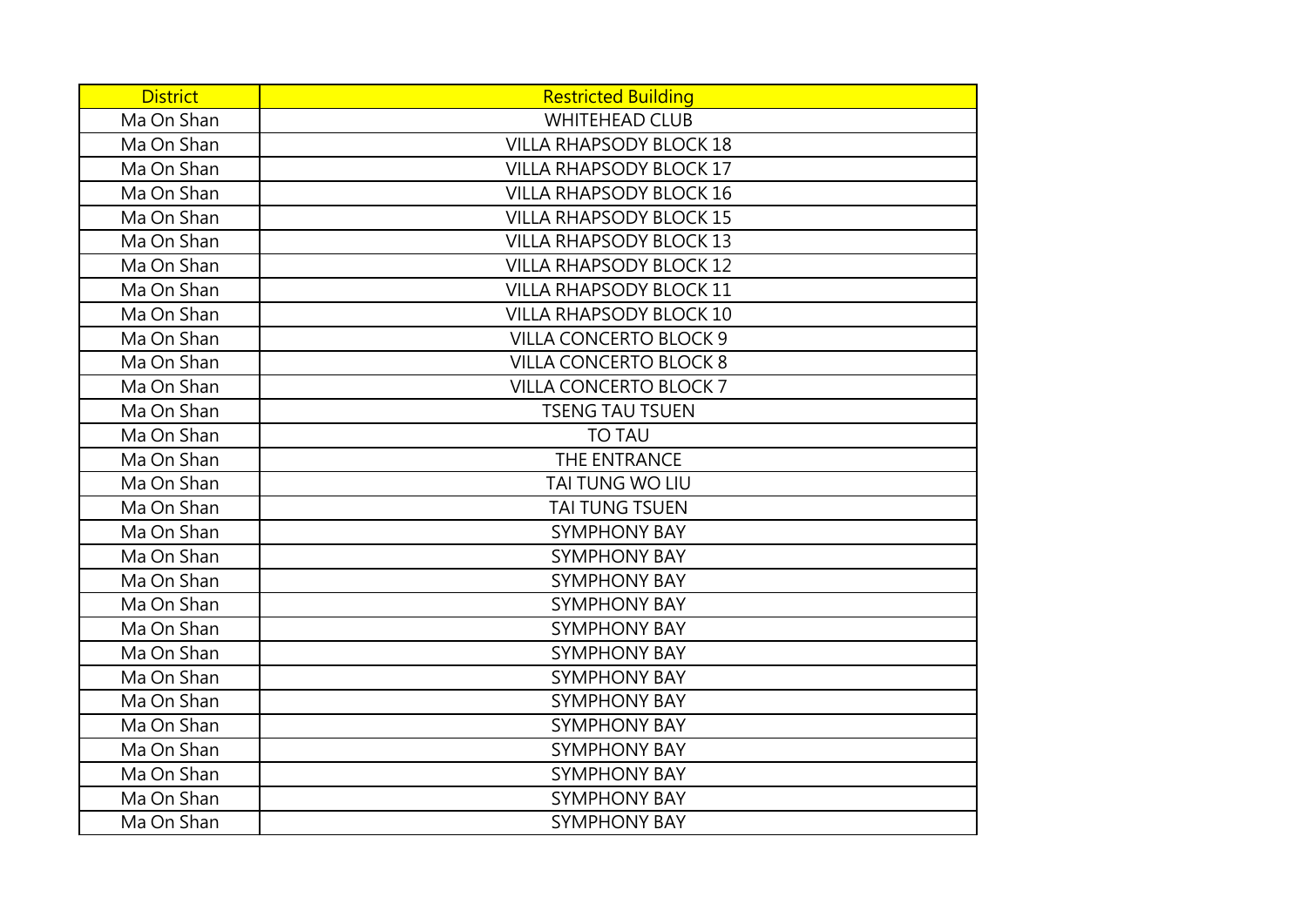| Ma On Shan | <b>SYMPHONY BAY</b>                                        |
|------------|------------------------------------------------------------|
| Ma On Shan | <b>SYMPHONY BAY</b>                                        |
| Ma On Shan | <b>ST BARTHS</b>                                           |
| Ma On Shan | <b>SEANORAMA TOWER 3C</b>                                  |
| Ma On Shan | <b>SEANORAMA TOWER 3B</b>                                  |
| Ma On Shan | <b>SEANORAMA TOWER 3A</b>                                  |
| Ma On Shan | <b>SEANORAMA TOWER 2B</b>                                  |
| Ma On Shan | <b>SEANORAMA TOWER 2A</b>                                  |
| Ma On Shan | <b>SEANORAMA TOWER 1</b>                                   |
| Ma On Shan | SAI O PUMPING STATION                                      |
| Ma On Shan | SAI O                                                      |
| Ma On Shan | <b>SAI KENG VILLAGE</b>                                    |
| Ma On Shan | Nga Yiu Tau                                                |
| Ma On Shan | <b>NAI CHUNG TSUEN</b>                                     |
| Ma On Shan | Nai Chung Old Village                                      |
| Ma On Shan | MA ON SHAN WATER TREATMENT WORKS                           |
| Ma On Shan | MA KWU LAM                                                 |
| Ma On Shan | Li Po Chun United World College of Hong Kong               |
| Ma On Shan | <b>KWUN HANG</b>                                           |
| Ma On Shan | HONG KONG BAPTIST THEOLOGICAL SEMINARY                     |
| Ma On Shan | HELPING HAND CHEUNG MUK TAU HOLIDAY CENTRE FOR THE ELDERLY |
| Ma On Shan | Garden Farm Golf Centre                                    |
| Ma On Shan | <b>DOUBLE COVE TOWER 5</b>                                 |
| Ma On Shan | <b>DOUBLE COVE TOWER 3</b>                                 |
| Ma On Shan | <b>DOUBLE COVE TOWER 2</b>                                 |
| Ma On Shan | <b>DOUBLE COVE TOWER 1</b>                                 |
| Ma On Shan | DOUBLE COVE SUMMIT BLOCK 9                                 |
| Ma On Shan | DOUBLE COVE SUMMIT BLOCK 15                                |
| Ma On Shan | DOUBLE COVE SUMMIT BLOCK 12                                |
| Ma On Shan | DOUBLE COVE SUMMIT BLOCK 11                                |
| Ma On Shan | DOUBLE COVE SUMMIT BLOCK 10                                |